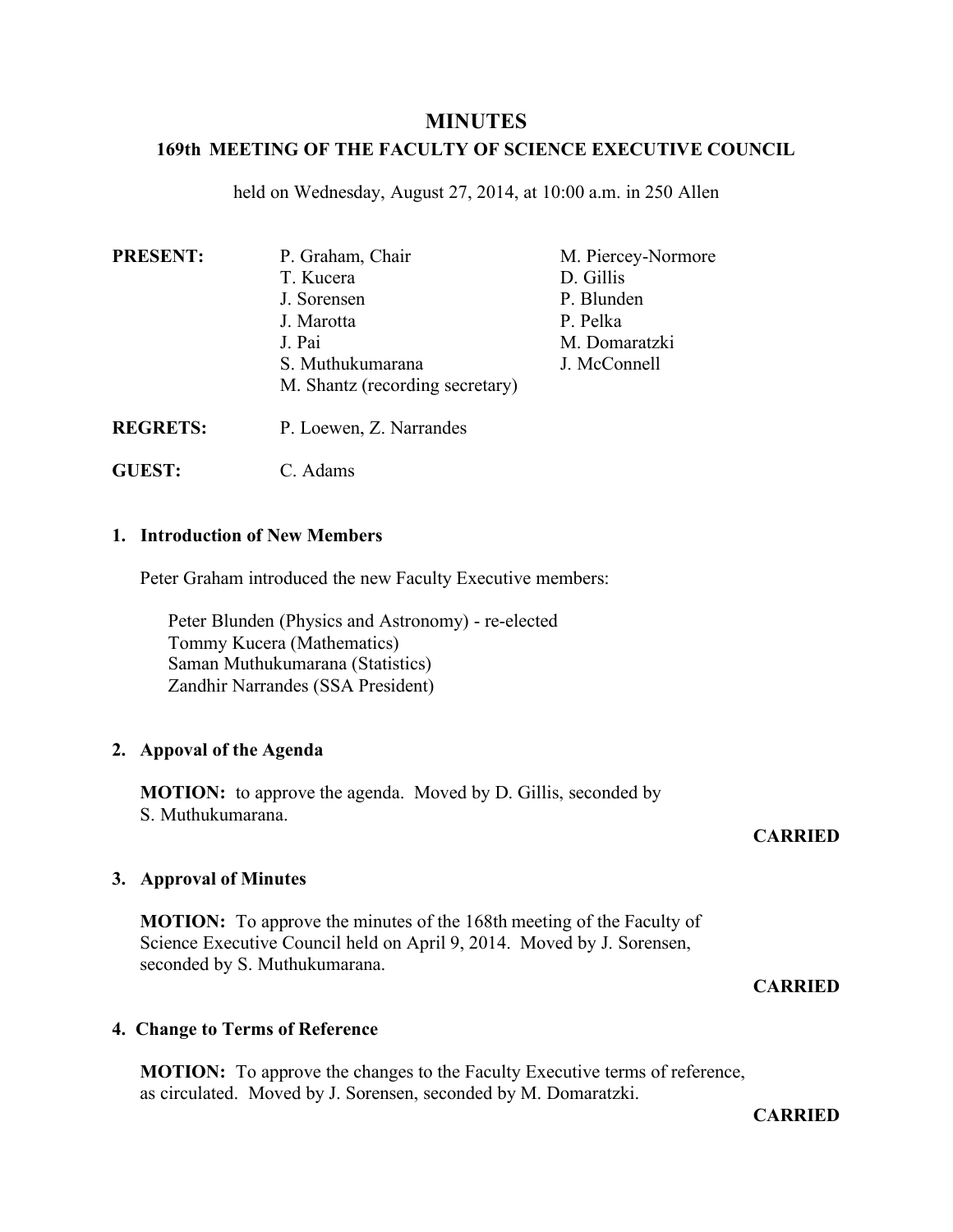## **5. Graduate Course Introductions**

Two Physics and Astronomy graduate course introductions (General Relativity I and General Relativity II) were circulated, for information only. Graduate course changes do not require Faculty Executive approval.

## **6. Undergraduate Course and Program Changes**

Associate Dean Michele Piercey-Normore outlined the undergraduate course and program changes as follows:

### • **Faculty of Science - Academic Regulations**

- **-** Currently direct entry students enter the Faculty of Science as 3-year General degree students. Propose to change the direct entry default program to a 4-year program.
- Addition of new course options to the list of Mathematics courses for the introductory level Science component of the BSc general degree.

**MOTION**: to recommend to Faculty Council the above Faculty of Science program changes, as circulated. Moved by M. Piercey-Normore, seconded by D. Gillis.

### **CARRIED**

### • **Actuarial Mathematics**

- Modification to the BSc Honours program

# • **Biological Sciences**

- Course Deletions: BIOL 2540, BIOL 3540
- Course Introductions: BIOL 3542, BIOL 4544
- Course Modifications: BIOL 1410, BIOL 1412, BIOL 3340, BIOL 3372, BIOL 4470
- Program Modifications: BSc Honours and BSc Major modification to the Evolution and Biodiversity theme course list and the Cell, Molecular and Developmental theme course requirements

### • **Chemistry**

- Course Introduction: CHEM 4MAT
- Course Modifications: CHEM 2360, CHEM 4600
- Program Modifications: BSc Honours and BSc Major (including Co-op)

Revision: course modifications for CHEM 2360, first line of rationale – change  $\sim$ 70% to  $\sim 30\%$ .

- **Computer Science**
	- Course Deletions: COMP 3720, COMP 4720, COMP 3620
	- Course Introductions: COMP 4300, COMP 4620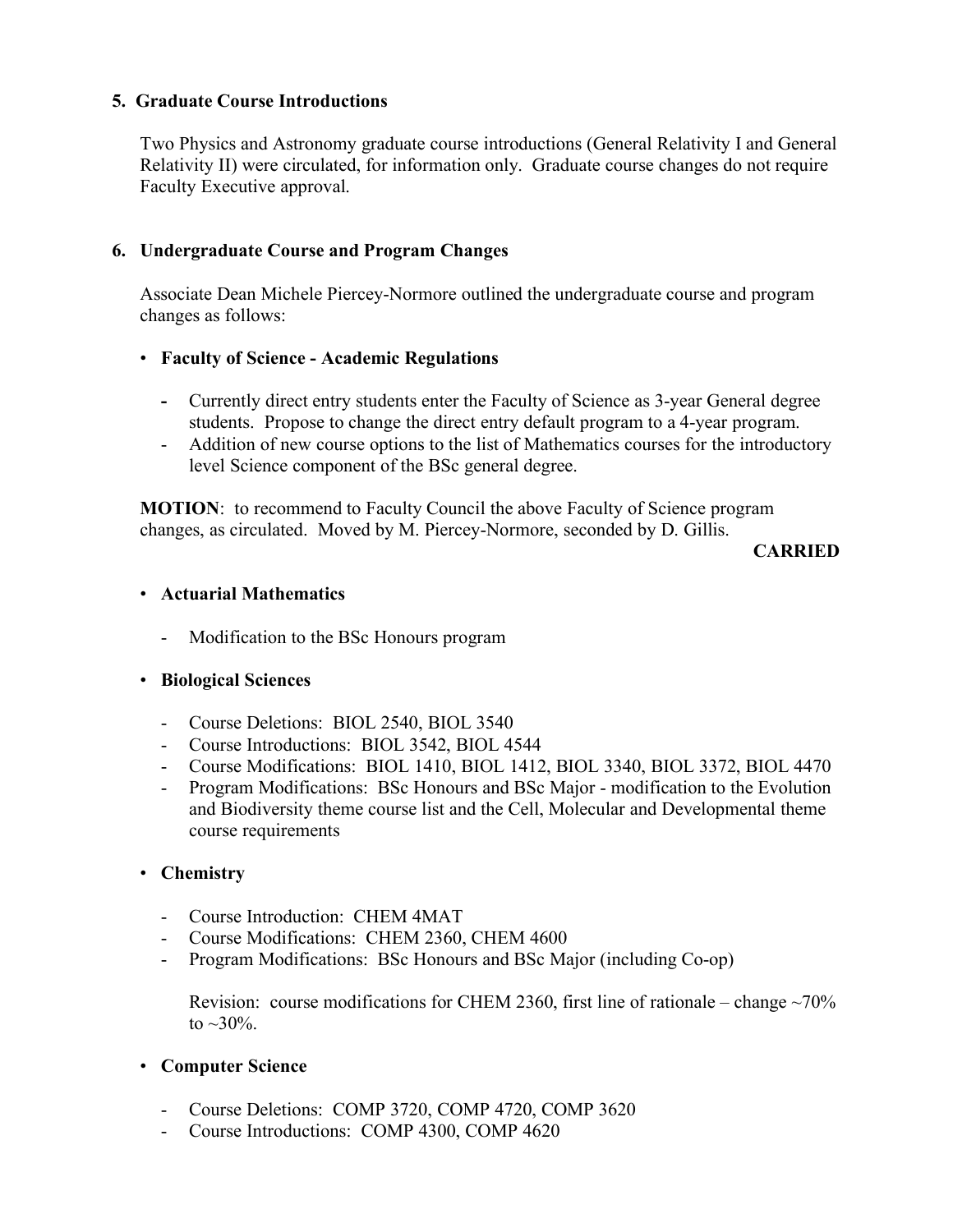- Course Modifications: COMP 2130, COMP 3820
- Program Modifications: BCSc Honours and BSc Major (including Co-op)

# • **Mathematics**

Following the recommendations from the November 2009 external review of the Mathematics undergraduate program, the department developed a two-phase proposal for comprehensive review of the undergraduate curriculum. Phase 1, to be implemented beginning in Fall 2015, looks at the Honours and Major programs and involves the deletion of almost 50 mathematics courses (except MATH 1200, MATH 1300, MATH 1500, MATH 1700 and Engineering mathematics courses), and the introduction of 47 new mathematics courses.

M. Piercey-Normore presented the Phase 1 course and program changes for Mathematics, as circulated.

**MOTION:** to approve the course changes in Mathematics as presented. Moved by M. Piercey-Normore, seconded by J. Sorensen.

**CARRIED**

**MOTION:** to recommend to Faculty Council approval of the Mathematics program changes as presented. Moved by M. Piercey-Normore, seconded by T. Kucera.

# **CARRIED**

# • **Microbiology**

- Course Modifications: MBIO 1220, MBIO 2360
- Program Modifications: BSc Honours and BSc Major (including Co-op)
- **Physics and Astronomy**
	- Course Introductions: PHYS 4XXX (General Relativity 1), PHYS 4YYY (General Relativity 2)
	- Program Modification: BSc Honours degree (Options A, B, C)
	- Program Modification: BSc Joint Honours in Chemistry-Physics & Astronomy
	- Program Modification: BSc Joint Honours in Computer Science-Physics & Astronomy

Note: Physics and Astronomy asked to provide Faculty Council with stronger rationale in support of their program modifications.

# • **Psychology**

Program Modification: BSc Honours